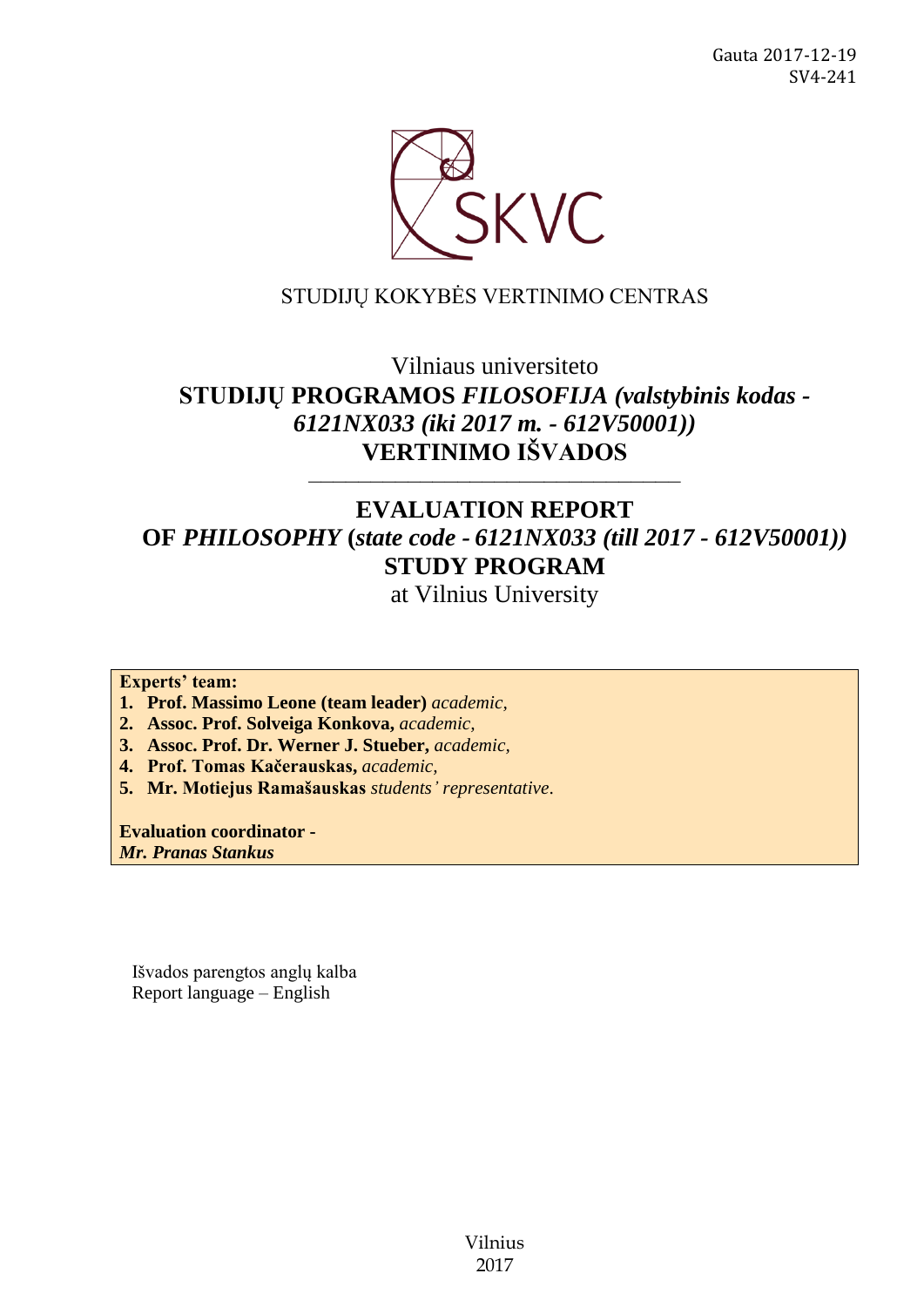| Studijų programos pavadinimas                           | Filosofija                          |
|---------------------------------------------------------|-------------------------------------|
| Valstybinis kodas                                       | 6121NX033 (iki 2017 m. - 612V50001) |
| Studijų sritis                                          | Humanitariniai mokslai              |
| Studijų kryptis                                         | Filosofija                          |
| Studijų programos rūšis                                 | Universitetinės studijos            |
| Studijų pakopa                                          | Pirmoji                             |
| Studijų forma (trukmė metais)                           | Nuolatinė (4)                       |
| Studijų programos apimtis kreditais                     | 240                                 |
| Suteikiamas laipsnis ir (ar) profesinė<br>kvalifikacija | Humanitarinių mokslų bakalauras     |
| Studijų programos įregistravimo data                    | 2009-08-31 NR.1-73                  |

# **DUOMENYS APIE ĮVERTINTĄ PROGRAMĄ**

# **INFORMATION ON EVALUATED STUDY PROGRAM**

–––––––––––––––––––––––––––––––

| Title of the study program                             | Philosophy                        |
|--------------------------------------------------------|-----------------------------------|
| State code                                             | 6121NX033 (till 2017 - 612V50001) |
| Study area                                             | Humanities                        |
| Study field                                            | Philosophy                        |
| Type of the study program                              | <b>University Studies</b>         |
| Study cycle                                            | First                             |
| Study mode (length in years)                           | Full-time $(4)$                   |
| Volume of the study program in credits                 | 240                               |
| Degree and (or) professional qualifications<br>awarded | <b>Bachelor</b> in Humanities     |
| Date of registration of the study program              | 2009-08-31 NR.1-73                |

© Studijų kokybės vertinimo centras

The Centre for Quality Assessment in Higher Education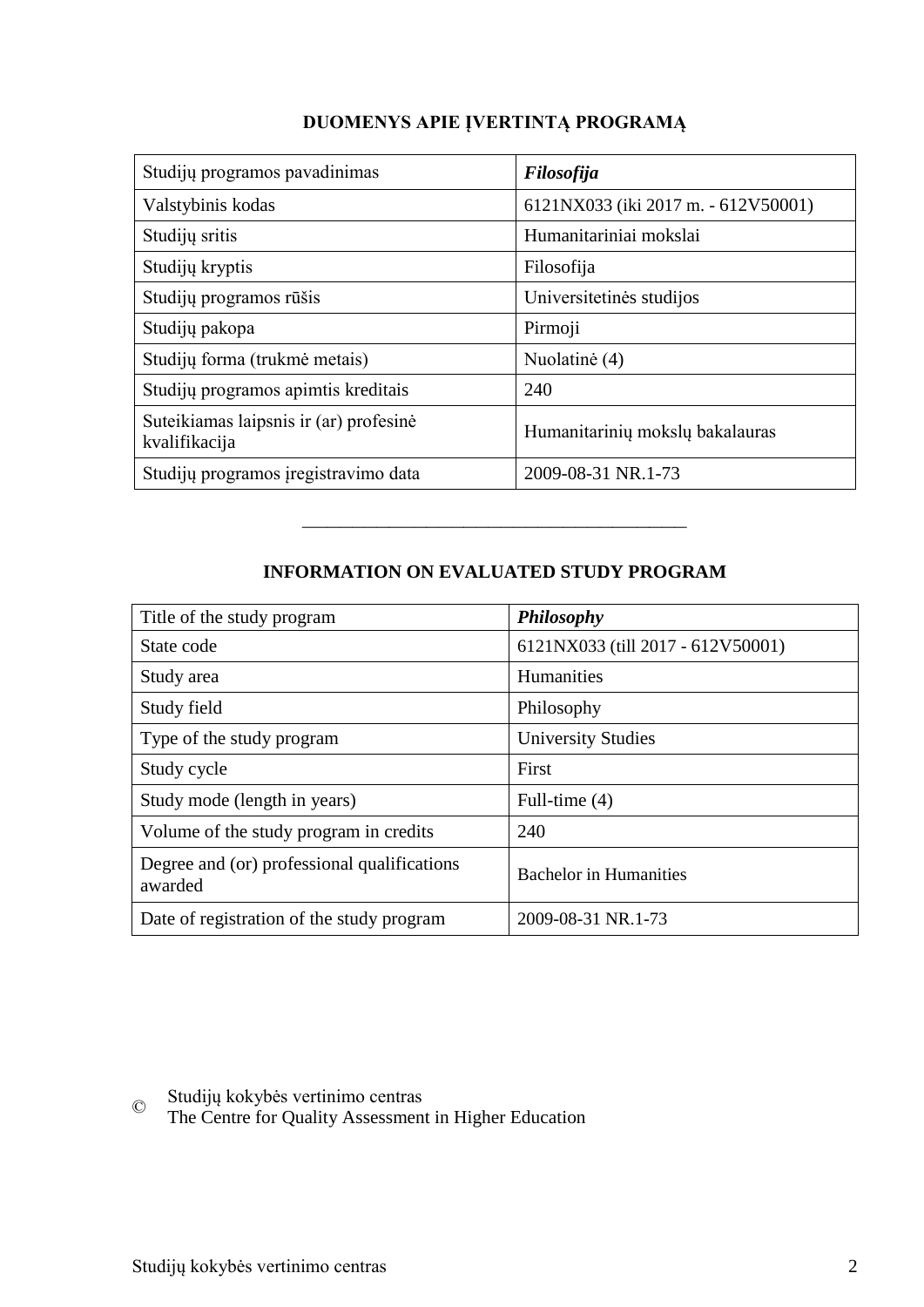# **CONTENTS**

| 1.1.                                                                       |  |
|----------------------------------------------------------------------------|--|
| 1.2.                                                                       |  |
| Background of the HEI/Faculty/Study field/ Additional information4<br>1.3. |  |
| 1.4.                                                                       |  |
|                                                                            |  |
|                                                                            |  |
|                                                                            |  |
|                                                                            |  |
|                                                                            |  |
|                                                                            |  |
|                                                                            |  |
|                                                                            |  |
|                                                                            |  |
|                                                                            |  |
|                                                                            |  |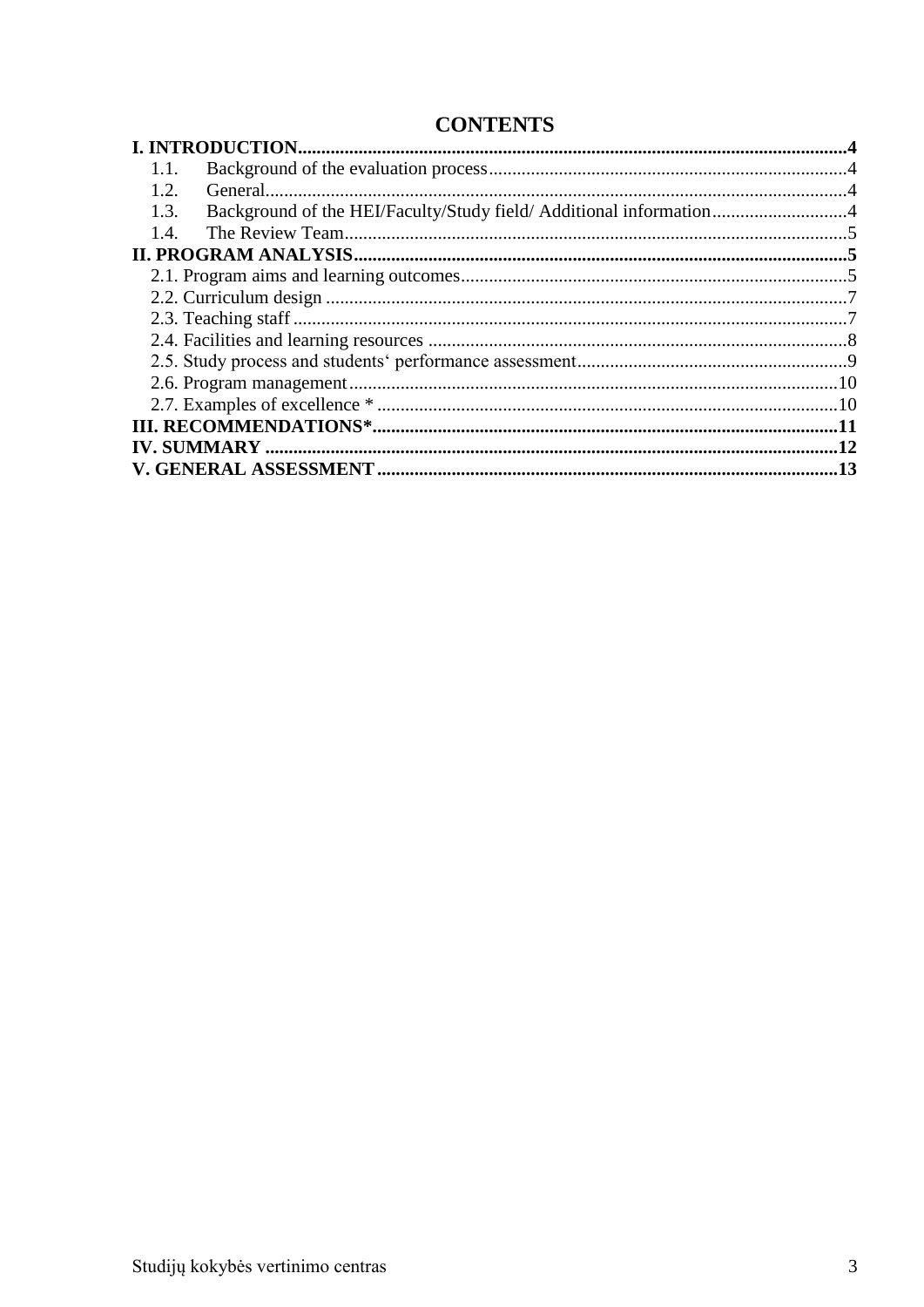#### <span id="page-3-0"></span>**I. INTRODUCTION**

## <span id="page-3-1"></span>*1.1. Background of the evaluation process*

The evaluation of on-going study programmes is based on the **Methodology for evaluation of Higher Education study programmes,** approved by Order No 1-01-162 of 20 December 2010 of the Director of the Centre for Quality Assessment in Higher Education (hereafter – SKVC).

The evaluation is intended to help higher education institutions to constantly improve their study programmes and to inform the public about the quality of studies.

The evaluation process consists of the main following stages: *1) self-evaluation and selfevaluation report prepared by Higher Education Institution (hereafter – HEI); 2) visit of the review team at the higher education institution; 3) production of the evaluation report by the review team and its publication; 4) follow-up activities.* 

On the basis of external evaluation report of the study program SKVC takes a decision to accredit study program either for 6 years or for 3 years. If the program evaluation is negative such a program is not accredited.

The program is **accredited for 6 years** if all evaluation areas are evaluated as "very good" (4 points) or "good" (3 points).

The program is **accredited for 3 years** if none of the areas was evaluated as "unsatisfactory" (1 point) and at least one evaluation area was evaluated as "satisfactory" (2 points).

The program **is not accredited** if at least one of evaluation areas was evaluated as "unsatisfactory" (1 point).

#### <span id="page-3-2"></span>*1.2. General*

The Application documentation submitted by the HEI follows the outline recommended by the SKVC. Along with the self-evaluation report and annexes, the following additional documents have been provided by the HEI before, during and/or after the site-visit:

| N <sub>0</sub> . | Name of the document                   |
|------------------|----------------------------------------|
|                  | <b>Previous Evaluation Report 2011</b> |
|                  | SER $2017 +$ Annexes                   |
| J.               | <b>Summary of Legal Requirements</b>   |

#### <span id="page-3-3"></span>*1.3. Background of the HEI/Faculty/Study field/ Additional information*

The exemplary self-assessment report produced by the team representing the BA program in Philosophy at Vilnius University already provided a clear and exhaustive overview of the university context in which the program takes place, of its structure and aims, and of its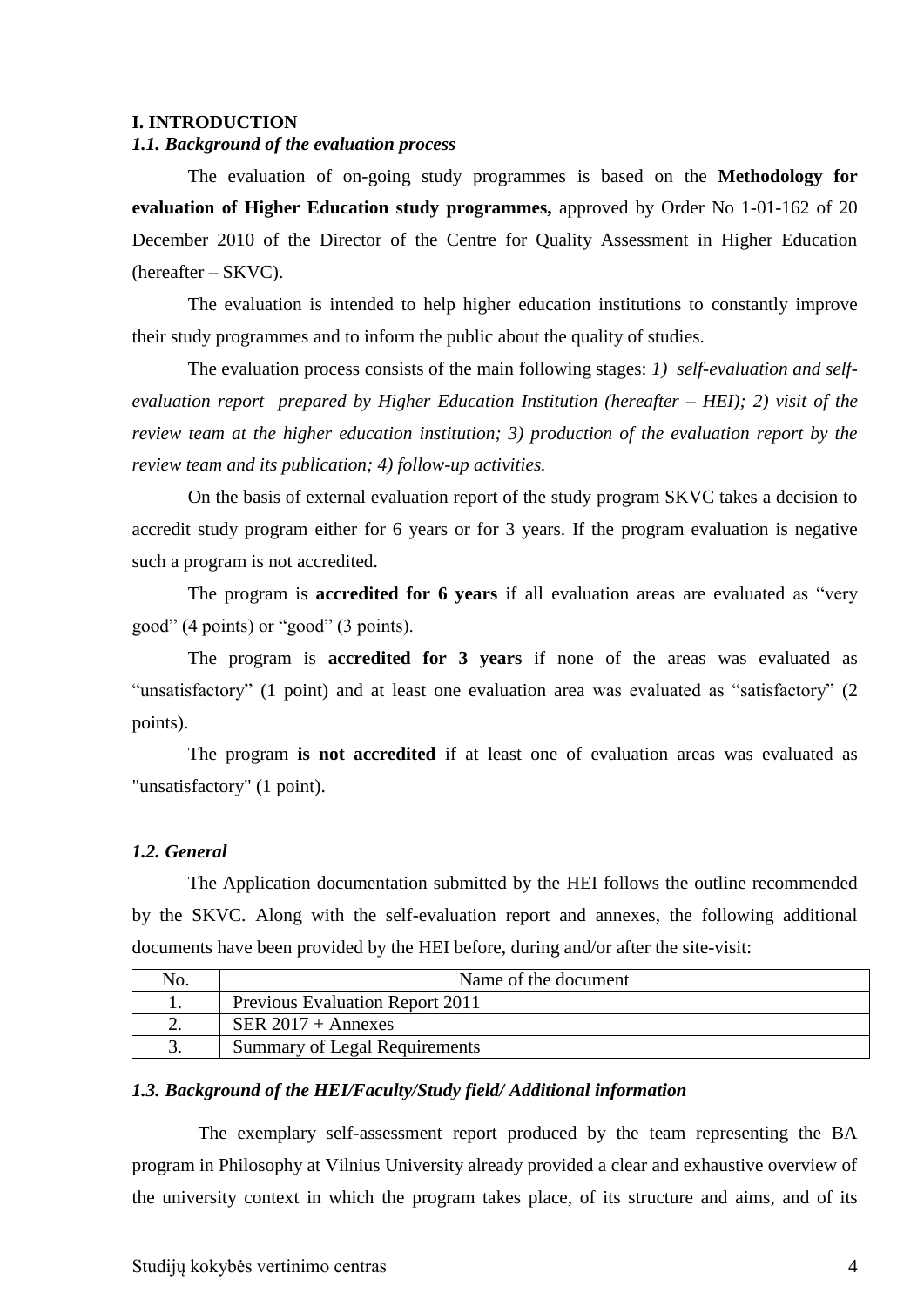strengths and weaknesses. The outstanding character of such philosophical training offer in the Lithuanian panorama was presented, by such SER, in a well-argued and balanced contrastive way.

#### <span id="page-4-0"></span>*1.4. The Review Team*

The review team was completed according *Description of experts' recruitment*, approved by order No. V-41 of Acting Director of the Centre for Quality Assessment in Higher Education. The Review Visit to HEI was conducted by the team on *9 November, 2017.*

- **1. Prof. Massimo Leone (team leader),** *Professor of Department of Philosophy, University of Torino, Italy;*
- **2. Assoc. Prof. Solveiga Konkova,** *Professor of Philosophy and Sociology institute, Latvian Academy of Science, Latvia;*
- **3. Assoc. Prof. Dr. Werner J. Stueber,** *Former Rector, German Technical Trainers College, Riyadh, Saudi Arabia;*
- **4. Prof. Tomas Kačerauskas,** *Head of Philosophy and Communication Department at Vilnius Gediminas Technical University, Lithuania;*
- <span id="page-4-1"></span>**5. Mr. Motiejus Ramašauskas,** *student of Kaunas University of Technology study program Media Philosophy.*

**Evaluation coordinator – Mr. Pranas Stankus.**

#### **II. PROGRAM ANALYSIS**

#### <span id="page-4-2"></span>*2.1. Program aims and learning outcomes*

The exemplary self-assessment report produced by the team representing the BA program in Philosophy at Vilnius University already provided a clear and exhaustive overview of the university context in which the program takes place, of its structure and aims, and of its strengths and weaknesses. The outstanding character of such philosophical training offer in the Lithuanian panorama was presented, by such SER, in a well-argued and balanced contrastive way. Experts during the visits addressed first the weak points that the SER authors themselves had highlighted about the program, that is, the lack of procedures for the devising of individual study plans and the scarce communication of the program through social networks. Although the SER of this program is praiseworthily transparent in arguing that study programs in philosophy are not professionalizing, more information was requested, during the interviews, about the actual labour opportunities usually offered to graduates from the program.

Interviews with management, teaching staff, and students actually revealed that the BA program is sufficiently present in the social networks and especially in the web, through a dedicated website of the Faculty of Philosophy that is constantly refreshed with updated news. Similarly, study plans turned to be reasonably flexible, with 40 to 65 credits allotted for elective choices. The interviews, moreover, clarified that structural constraints limit the establishment of new optional courses (that must be requested by a minimum of ten students).

Another key issue raised during the interview is the foreseeable impact of the impending rector's reform, aiming at strengthening the research component of the Department, with the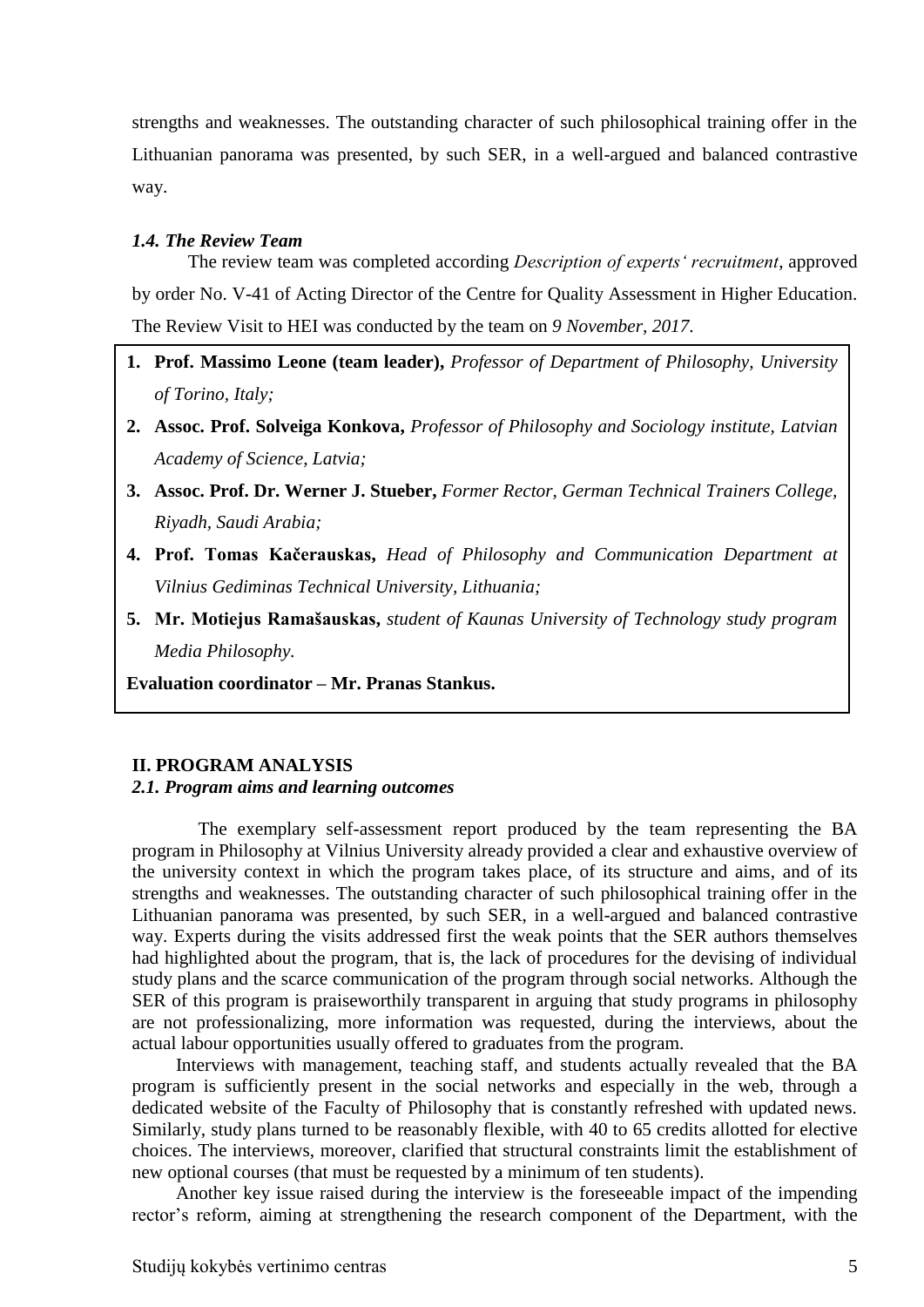possibility of creating new research clusters. To that regard, the experts recommended the establishment of study programs committees, so as to monitor the administrative costs and benefits of this restructuring.

As far as the specific professional training provided by the BA program is concerned, interviews revealed that, within this BA program, imparting analytical thinking capabilities and a general philosophical mentality is seen as more important than teaching precise skills. The former, indeed, are more multi-applicable than the latter, turning out useful in as various fields as financial counselling and media strategy.

Regarding the specific evaluation criteria of the program aims and learning outcomes, the thorough examination of the SER and, above all, the visit at the University of Vilnius, together with extensive meetings with all stake holders, allowed the assessment team to reach the following conclusions:

The program objectives and intended learning outcomes are well defined. This BA program plans and manages to provide students with a training in the history of philosophy that is in line with the best international standards; the perusal of curricula, the interview with teachers and students, and the in-depth examination of dissertations made it clear that the program has no lacunae as far as a classical formation in philosophy is concerned. This is a traditionally organized learning path, which delivers what it promises.

The programs objectives and intended learning outcomes are also clear, meaning that they make the object of a precise and exhaustive communication to prospective and actual students. These program objectives and learning outcomes are also publicly announced, through clear leaflets and similar traditional supports, as well as through the websites and social networks that pertain to the local faculty of philosophy.

Also, the program objectives and intended learning outcomes are linked to the state, societal, and labour market needs, but in a quite non-conventional way, meaning that the relation between the kind of training that the program offers and such needs is mostly indirect and relies on the nature itself of the philosophical training. Interviews with alumni, above all, confirmed that reasoning, conceptualization, and abstraction skills that graduates acquire from the program are subsequently spendable in many professional fields, including those that are apparently the most remote from the philosophical field, such as banking or financial counselling.

To this regard, program objectives and intended learning outcomes correspond to the mission, operational objectives, and strategy of the University of Vilnius, Faculty of Philosophy, which is the oldest institution in the country, offering the oldest program of philosophy, and understandably choosing to satisfy the Lithuanian demand for traditional, mostly historical and philological training in philosophy.

Program objectives and intended learning outcomes are, therefore, linked with academic and professional requirements, meaning that most graduates from the BA program under examination acquire encompassing knowledge of the most important voices in the history of western philosophy, with some incursions also in contemporary and non-western thought. Future teachers of philosophy in secondary schools, as well as future philosophy MA and PhD students receive from the program what will be needed from them in their future professional field. At the same time, also those who destine themselves to other walks of life will benefit from the training in abstraction and conceptualization that is the core of the program.

The examination of the SER, together with the relevant national documentation, allows the evaluation team to reach the conclusion that objectives and intended learning outcomes of the program correspond to the type and cycle of studies and the level of qualifications that are usually required to this kind of program at the international level.

As a result, there is a consistent coherence between the title of the program (quite clear in its simplicity), its intended learning outcomes, and the content of the program itself, which is aptly organized and managed so as to provide the most suitable qualification to Lithuanian students of philosophy.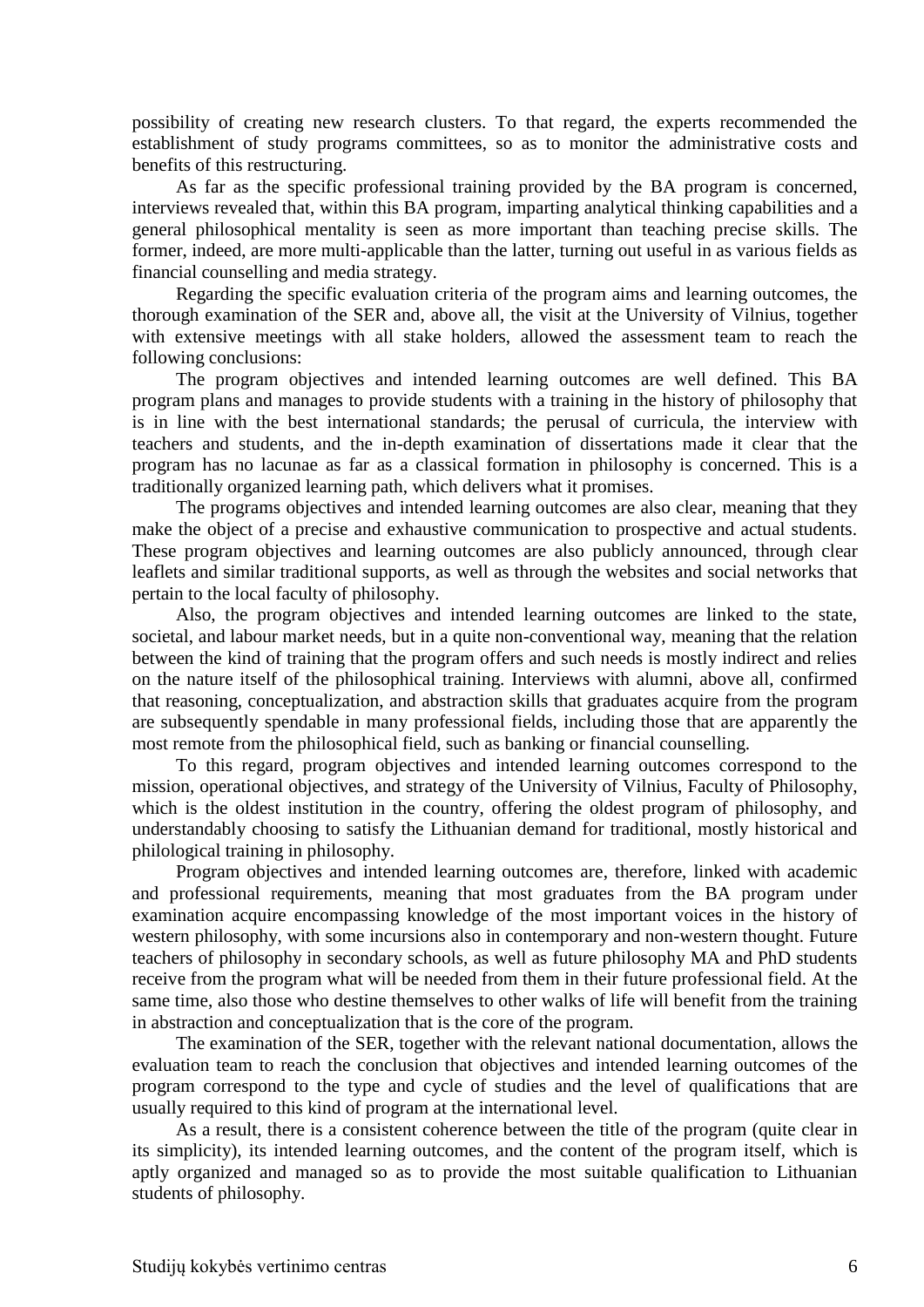#### <span id="page-6-0"></span>*2.2. Curriculum design*

The curriculum design is in accordance with the existing legal national regulations of Higher Education in Lithuania, such as the Descriptor of the Study Field of Philosophy (2015), the Description of study cycles (2016), the Lithuanian Qualifications Framework (2010), and the general regulations of studies at VU. The scope of the program is 240 ECTS during eight semesters. Among them, 165 credits are allocated to courses within the study field and fifteen credits to courses focusing on general university studies. Compulsory courses sum up 157 credits. The total number of courses per semester is no more than seven. The preparation and defence of the final thesis receive 12 credits.

The BA program in philosophy at VU is based on the classical model of philosophy studies: units on the history of philosophy and traditional philosophy areas are mandatory. The curriculum design and the content of courses show that this program meets the highest international standards of programs of this kind, offering an education in classical philosophy. The curriculum is well designed and matches with the described outcomes of the program. The program is designed on the principle of cumulative competence, which provides the basis for lasting knowledge. The range and division of mandatory, optional, and minor studies available to students is entirely acceptable. The variety of learning methods is also sufficient. Meetings with students, alumni, and social partners showed that the program is held in high esteem by different groups of stakeholders. The BA final theses reflect the deep level of students' knowledge in the field of classical philosophy as well as an appropriate level of the students' skills of critical analysis. Nevertheless, feedback from the alumni shows also a possible area of improvement: more training on writing publishable academic papers (articles, philosophical essays, reviews) could be introduced.

Weaknesses in the curriculum pointed out in the 2001 assessment (focusing mainly on the history of philosophy) have been subsequently taken into account, and the design of the curriculum and the content of courses have been improved. For example, courses on "Philosophy of Science", "Philosophy of Culture", "Philosophy of Law" and some others have been introduced. A new research and teaching line in cognitive sciences has been developed in the last years. As a result, the proportion between traditional courses in the history of philosophy and other philosophical subjects has become more balanced.

The program's content reflects the latest academic, artistic, and technological achievements, as it is vouched for also by the level of the students' final theses.

A possible area of further improvement stems from the fact that both regular and new courses in the programme appear to be less problem-oriented (in particular, links to actual philosophical discussions could be better introduced). The introduction of more problemoriented courses on current philosophical discussions would be desirable (for consideration of future development, a course on post-modern philosophy, globalisation, feminism, or gender issues). However despite these minor suggestions the curriculum and the programme is of the highest international standard.

#### <span id="page-6-1"></span>*2.3. Teaching staff*

The study program's teaching staff generally meets the existing legal national regulations of Higher Education in Lithuania. The BA study program in philosophy involves 30 academic staff members – professors, associate professors, and lecturers, 27 of which are primarily employed by Vilnius University. Other teachers from the whole university are also involved in teaching course units on general education. On average, teachers have 22.7 years of total work experience, including 22.1 years of teaching, and 22.5 years of scientific and practical work experience. There are nine professors, nine associate professors, and six lecturers with a doctoral degree, together covering more than 80% of the scope of teaching in the program. The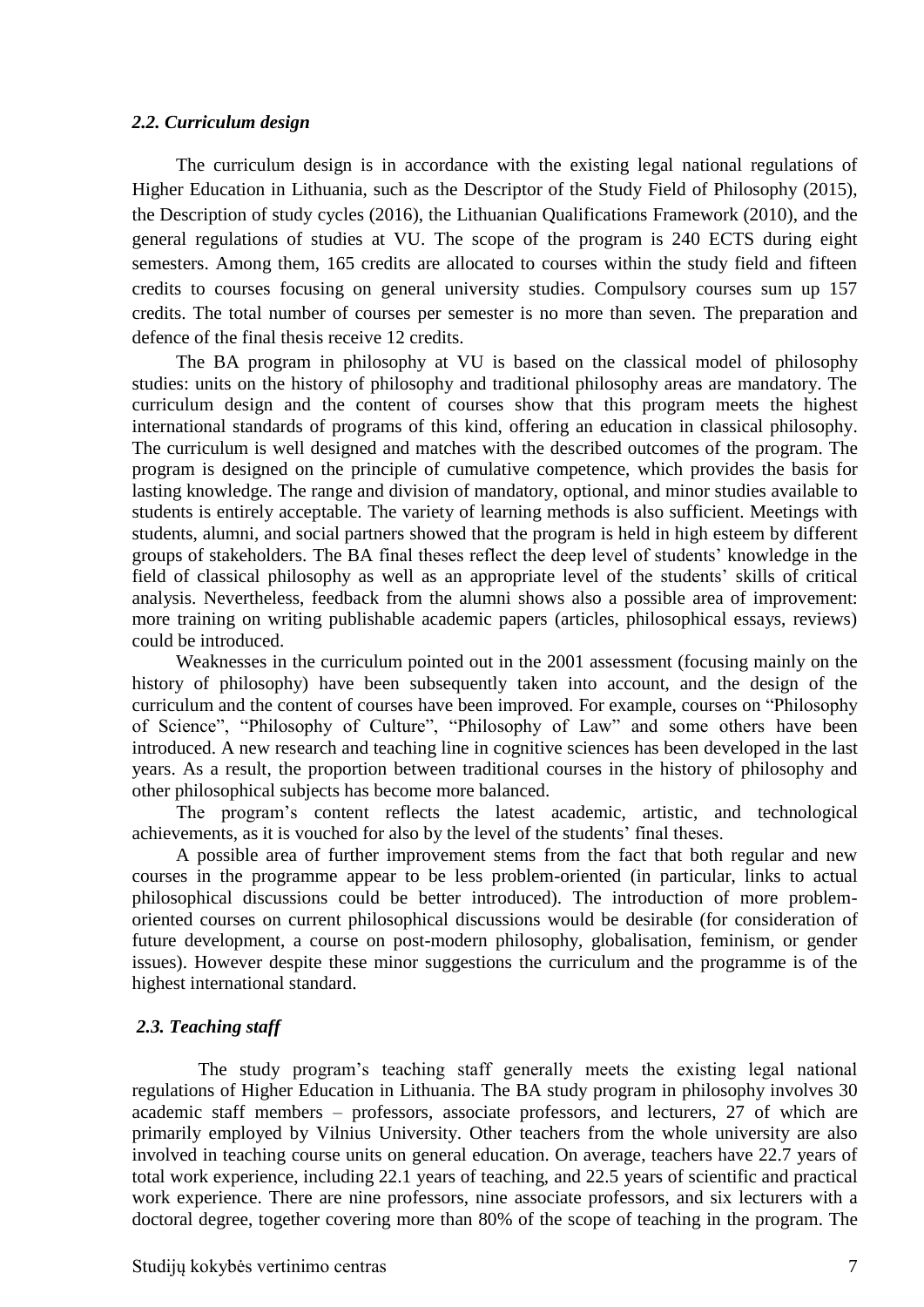turnover of the academic staff has been hitherto quite slow. In total seven teachers left the VU and ten signed the first-time agreement with VU from 2012 up to 2016. The attraction of six lecturers/doctors, as well as lecturers and assistant lecturers, will ensure the replacement of the professoriate in the future. For example, the renewal of the teaching staff is evidenced by the fact that two lecturers have become associate professors.

The distribution of teachers by age groups is optimal. The average age of the teachers participating in the program of philosophy is 50 years, and the age of most teachers is between 35 and 54. Two lecturers are under the age of 34. Since the four years of the undergraduate program contain up to 105 students and the program is implemented by teachers holding 9,6 relative posts, the ratio of teachers to students is one full time teaching position per 10,9 students. This ratio is sufficient for the work in small groups.

The number and qualifications of the teaching staff are adequate to ensure the program's learning outcomes. The teaching staff is highly professional and excellent also in research, which is the primary strength of the program. The program includes such highly qualified and wellknown international experts in the field of philosophy as J. Dagys, T. Sodeika, K. Sabolius, M. Gutauskas, V. Dranseika, and others.

The content of the courses shows contiguity between research and the preparation of courses, whose content is regularly updated with the latest research results. A recommendation for possible improvement in this area would be to include such research results in the courses to a greater extent, making them more strongly oriented towards actual research problems and discussions. Feedbacks from the alumni also points at a further area of possible amelioration: it would be desirable to complement traditional teaching methods with new technological possibilities which would be more attractive for the new generation of students.

The teaching staff can rely on sufficient opportunities for improvement of its academic qualifications, for instance through the Erasmus +, Erasmus Mundus, and NordPlus programs. Most Erasmus agreements about the mobility of the teaching staff, however, are established through personal contacts. As a consequence, the participation of teachers in the exchange program is not high, and a better organisation of this exchange at the university level would be needed. The invitation of guest lecturers from abroad, moreover, should be intensified, since there were only two such guest teachers in the period 2014-2016.

To sum up beside some minor improvements which could be made in the future and are well resulted by academic environment current in Lithuania, the teaching staff is well qualified not only to provide such programme in philosophy, but also to make high quality research. The review team considers current teaching staff of BA programme a very qualified and of a very high international standard.

#### <span id="page-7-0"></span>*2.4. Facilities and learning resources*

The program's premises are suitable and adequate for their purposes. The University buildings are in the historical centre of Vilnius. This prestigious environment together with the increasing number of students might result in limitations on the use and availability of facilities in the future (but not at the moment). On the other hand, the problem is clearly acknowledged, and improvements are explicitly planned in terms of using rooms in other places (in Čiurlionio str. and in Saulėtekio av.). Finally, students and staff have well adapted to the situation.

There is sufficient number of attractive lecture and seminar rooms for various kinds of audiences; they are mostly well located, and their quality enables efficient and productive teaching and learning. Facilities are provided with appropriate teaching and presentation equipment, and the available computers are sufficient for all the present teaching purposes.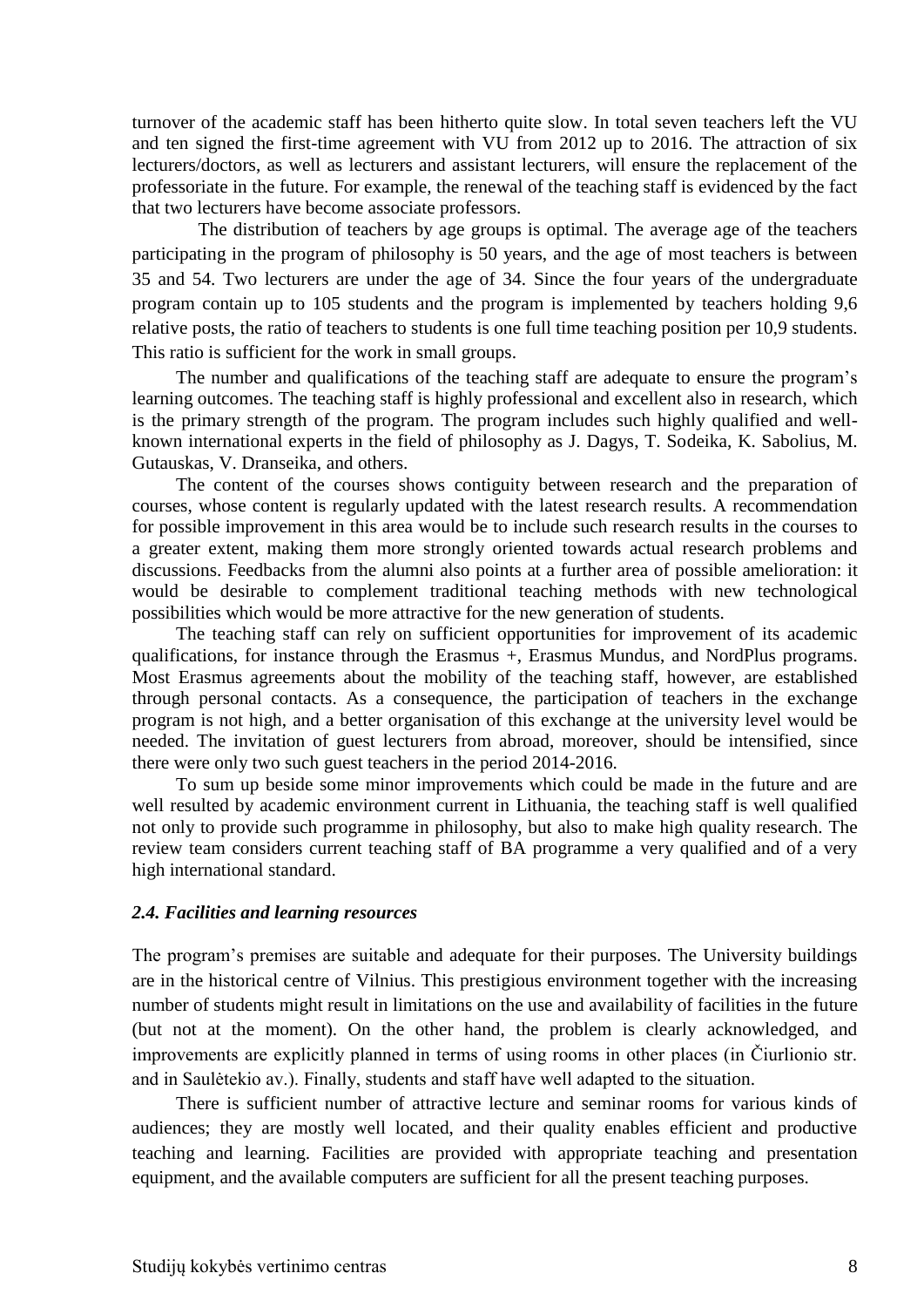The library collection, supervised by committed staff, holds unique historical collections. It offers access to the main databases (including Scopus and Clarivative Analytics Web of Science). Only very dedicated students, however, uses them. In the final dissertations, students quote mostly their teachers. Showing knowledge of the broader philosophical context both in Lithuania and in the world would be beneficial in this respect.

The teaching staff expressed a certain insecurity as regards the future restructuration of the units. The administration informed them that such restructuration was needed in view of expected better scientific results. The teaching staff, however, is sceptical about it. According to them, research only depends on individual initiatives. The decision to merge the departments into the Institute of Philosophy is generally seen as rather top-down. However the results of the merge will be visible only in few years as at the moment the facilities and study environment is well in line with high international standard.

Overall, the program provides the expected facilities and resources. To summarize, the facilities, premises, and equipment of the program are suitable and sufficient for its purposes. The library collections and electronic databases are very good. Moreover, the programme operates in a unique historical surrounding.

#### <span id="page-8-0"></span>*2.5. Study process and students' performance assessment*

The team of experts evaluated the study process and student assessment in a positive way. The admission requirements are fairly regular and administered by LAMA BPO.

Students praise the program for the teaching staff's ability to help them to develop critical thinking. Participation in the program is seen as a milestone by most students who want to acquire general knowledge through their bachelor studies and then move on to more specialized programs. The students' council is fairly active and most of the students who came to the meeting agreed that it takes care of the students' needs.

Students get all information on their assessments as well as the schedules of examinations, etc.,on the VU website. The progress is assessed through the regular 10 point system and the final mark consists of the marks for the participation in classes, examination paper and the final examination. If the students disagree with the procedure of the exam or the grade they may launch an appeal to the Appeal Commission of the Faculty no later than five days after the results have been announced. The decision of the commission is final. However, the examination procedure can be further appealed at the VU Dispute Tribunal.

VU puts a great care to academic honesty. The staff and the students are encouraged to adhere to the principles that are laid down in the Code of Academic Ethics of Vilnius University. It defines the basic norms of teaching, research and studies ethics. The graduation theses are checked by the Electronic Plagiarism Detection System.

The students are encouraged to take part in research and scientific activities. Students take part in VU Research Society of Philosophy Students and organize annual 'Philosophical Crumbs' event. The conference papers are published on [http://filosofija.info.](http://filosofija.info/)

Most students, moreover, do not take part in international mobility programs. That seems to be due to the fact that the Erasmus experience does not look as smooth enough to them – difficulties usually arise when outgoing students come back from the exchange and have troubles validating the courses taught in universities abroad.

To summarize the main findings in this area: students are overall very satisfied with the program and are likely to use the analytical skills that they have acquired in their professions or personal projects. On the minus side, however, the improvements could be made at the level of the internationalization of the program. Interviews revealed that students are not enough encouraged to write, to practice their academic English, and to participate in international mobility programs.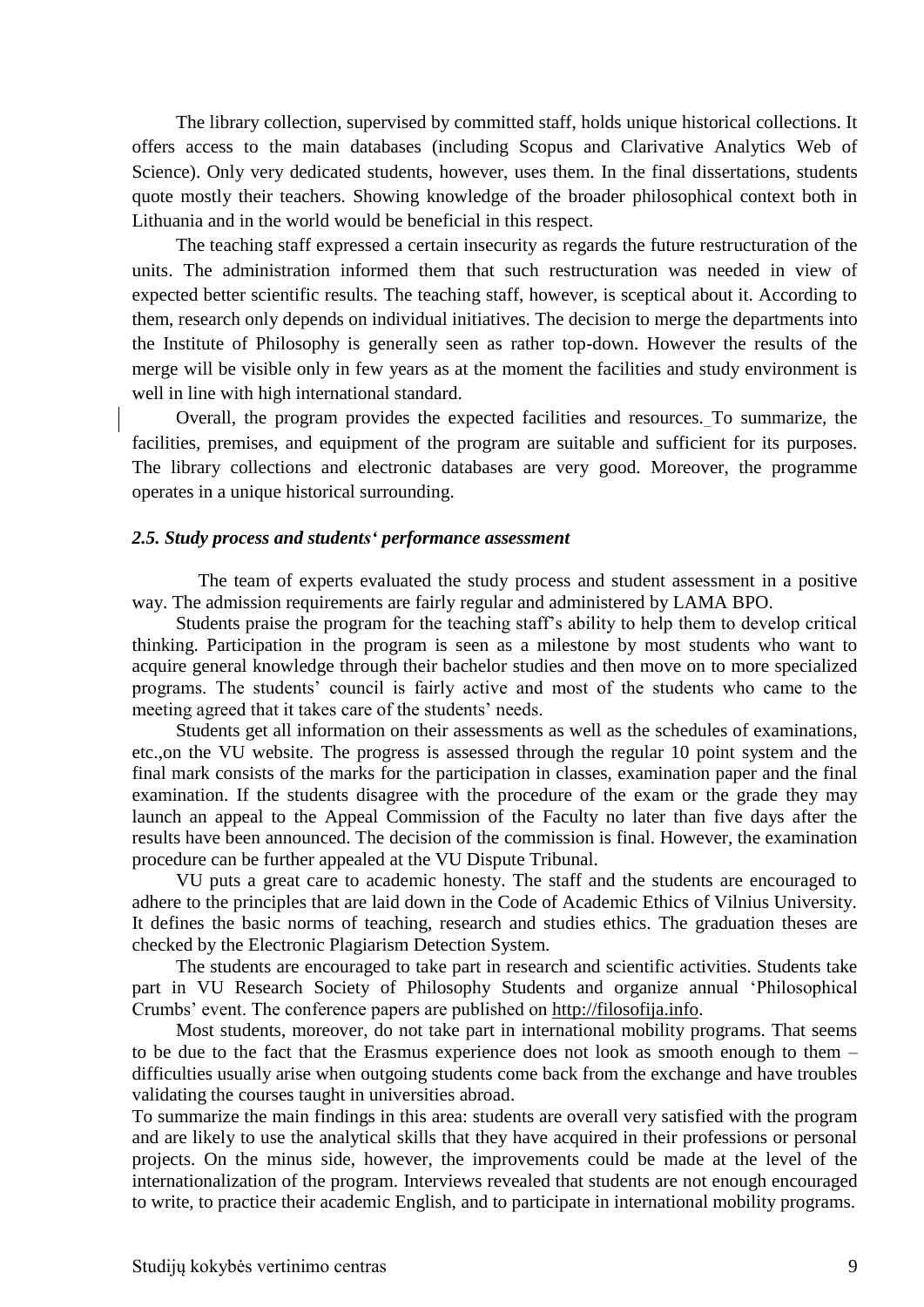#### <span id="page-9-0"></span>*2.6. Program management*

The program features a well-differentiated architecture of major, minor, and general study courses, including the training of teachers as a minor; nevertheless, at times some elective courses in general studies are intermittently cancelled due to low enrolment. That which could be improved is the access to practical courses such as "negotiation", "event and conference management", "fund raising" etc., given that many students do not intend to go for a minor in teaching but seem to opt for manifold occupations in the public and the private sector.

Quite an array of guidelines, standards, mechanisms, and respective bodies in charge is described as central pillar of quality assurance (cf. p. 49 SER 2017), which was plausibly confirmed during the site visit. VU's Quality Manual is the main source adhered to, which in turn reflects the Standards set for the European Higher Education Area. VU's Procedure of Ensuring Feedback to all Involved in the Study Process is itemized extensively, at the same time convincingly covering the very points one is inclined to look for. Interviewing those involved in the process confirmed that, on the level of day-to-day operations, a comprehensive system of monitoring, processing, evaluating, and, above all, improving a study program functions satisfactorily. The main body in which also social partners — the latter potentially featuring as stakeholders from off campus — are represented, including students, is the SP Committee. The latter is quite active, and functions by showing tangible results – for example as regards finetuning of the program; moreover, students and staff alike seem to hold such SP Committee in high esteem. Hence, the recommendation given during the previous external assessment in 2011 has been followed: a more formal mechanism to take into account the students' feedback is given in terms of the Regulations the SP Committee adheres to, to the satisfaction of the students' representatives.

In contrast, relations with social partners and alumni alike, though existing, have not yet been benefited from in terms of developing such relations into a "hub" for outreach, job training, and employment opportunities.

The international outreach has basically remained poorly developed. Although, as indicated in the SER 2017, visiting professors could be gained for teaching complete courses over a full semester, the process of internationalizing still seems to be sluggish. A more systematic approach is recommended, particularly since sufficient expertise is given in the university's International Office.

Along with this goes a perceivable reluctance to put extra stress on public relations and branding of the study program, which holds convincing, high-calibre features in covering a "classical" philosophy-program. It could well be that the prevailing unsecure career perspectives, which apply at least for a number of non-tenure track staff members, as a result of an on-going government-led debate on potentially merging with other departments, faculties, or institutions impact on motivation and, at least temporarily, lame commitment for any further outreach of whatever kind. Furthermore, some fear that consolidating the current two departments of Philosophy as Institute of Philosophy may directly impact in negative terms on capacity calculation. This in spite of assurances made by senior managerial and administration personnel during the site visit that downsizing is not in the offing.

#### <span id="page-9-1"></span>**2.7. Examples of excellence \***

Study program holds convincing, high-calibre features in covering a "classical" philosophyprogram.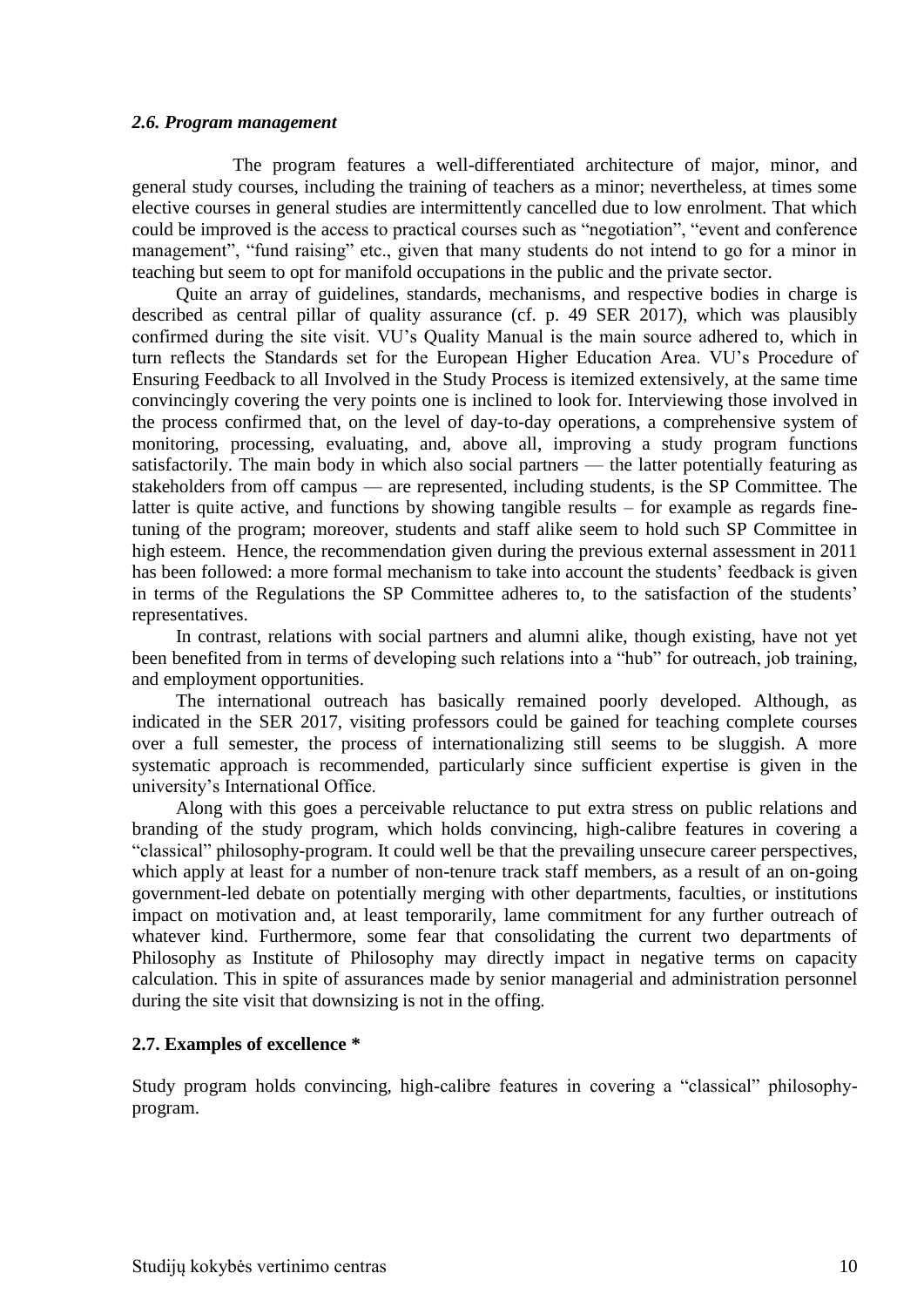## <span id="page-10-0"></span>**III. RECOMMENDATIONS\***

- (1) Establishing a unit or body within VU, for soliciting funds from abroad, primarily from the European Commission, could prove advantageous and contribute to internationalizing both study and staff at VU. Along with this, a determined approach by staff and administration to foster international exposure of students, first and foremost, via the ERASMUS-scheme, appears recommendable;
- (2) Developing public relations, in particular with social partners, but also with alumni, into a "hub" for outreach, job training, and employment opportunities;
- (3) Enriching the program by providing more structured access to skills courses.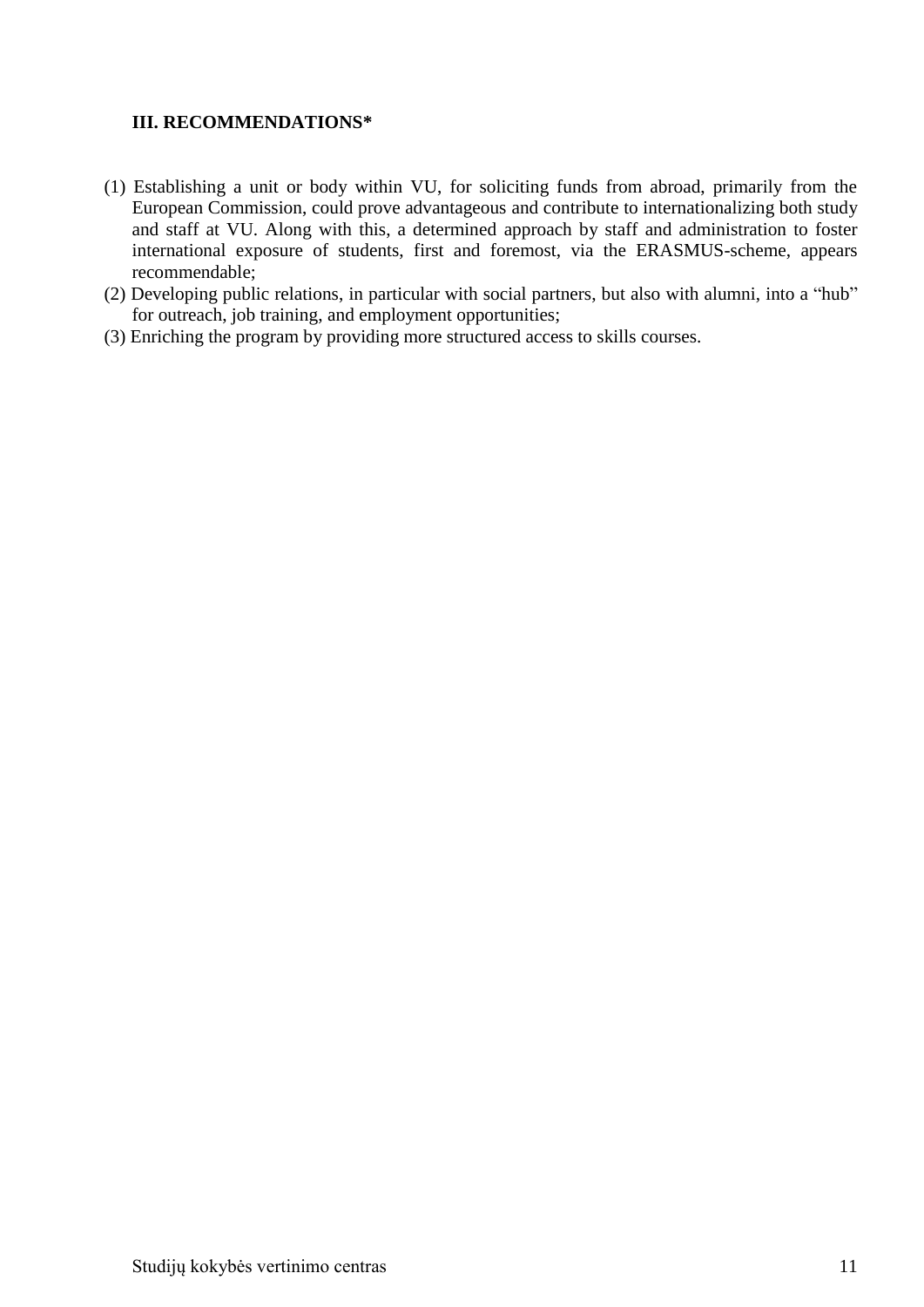#### <span id="page-11-0"></span>**IV. SUMMARY**

Among the positive features of the programme, the experts underline the extraordinary facilities and the ability to match international standards as regards the teaching of classical philosophy. This is a high-calibre, well-differentiated programme with a sound architecture of major, minor, and general studies in philosophy. Monitoring, feedback, and fine-tuning of the programme in terms of quality assurance is well in place, involving major stakeholders to their satisfaction. Freshmen are also increasing, thus potentially consolidating studies in philosophy.

The interviews also highlighted some areas for improvement, such as the low level of internationalization and the fact that alumni should be consulted more systematically and invited to more structurally commit to the programme. Potentially demotivating insecurity as regards pending structural adjustments in terms of merging departments, institutes, faculties, and other higher education institutions is also an issue.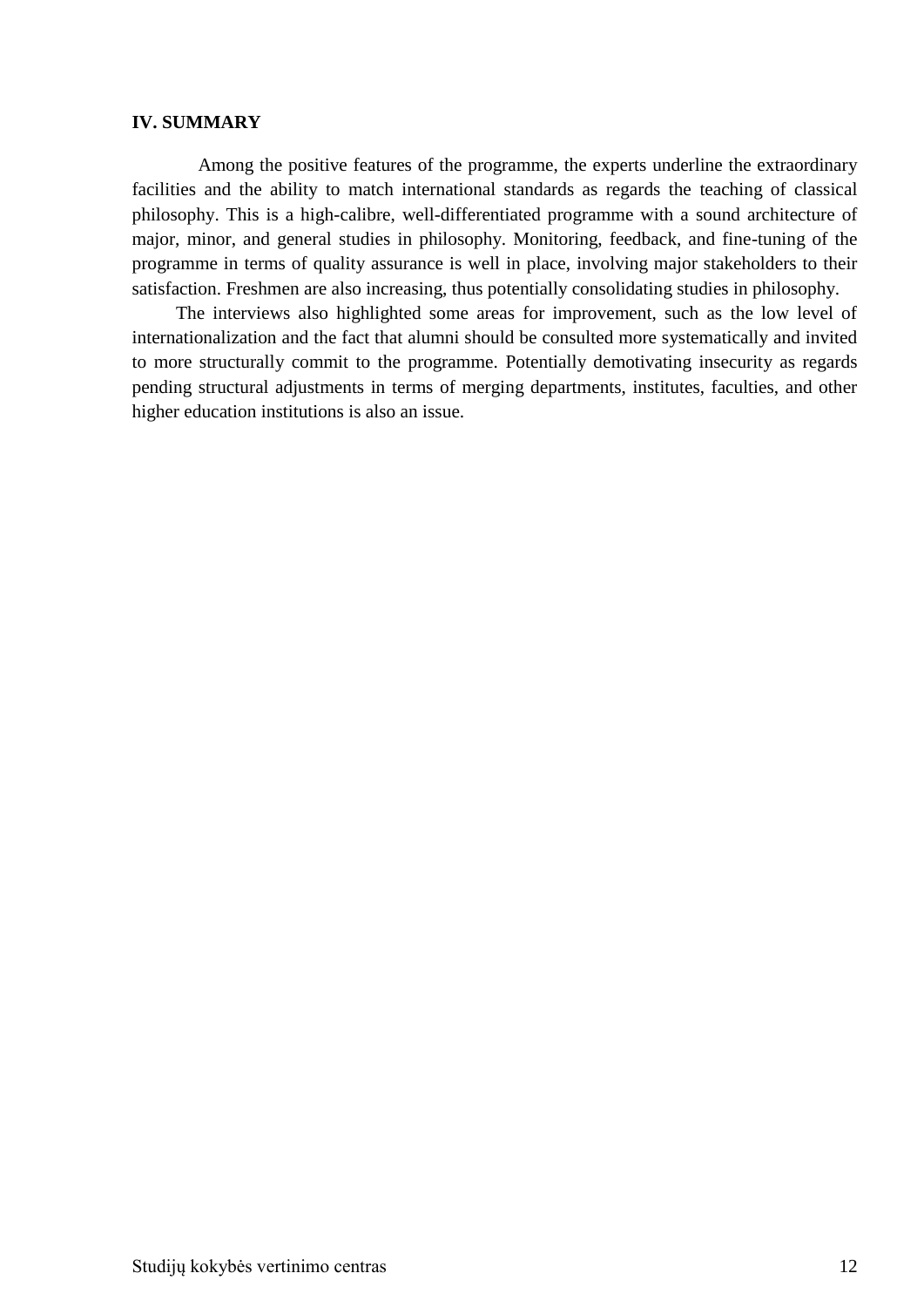# <span id="page-12-0"></span>**V. GENERAL ASSESSMENT**

The study program *Philosophy* (state code – 6121NX033 (till 2017 - 612V50001)) at Vilnius University is given **positive** evaluation.

| No. | <b>Evaluation Area</b>                             | <b>Evaluation of</b><br>an area in<br>points* |
|-----|----------------------------------------------------|-----------------------------------------------|
| 1.  | Program aims and learning outcomes                 |                                               |
| 2.  | Curriculum design                                  |                                               |
| 3.  | Teaching staff                                     |                                               |
| 4.  | Facilities and learning resources                  |                                               |
| 5.  | Study process and students' performance assessment | 3                                             |
| 6.  | Program management                                 | 3                                             |
|     | <b>Total:</b>                                      |                                               |

*Study program assessment in points by evaluation areas*.

\*1 (unsatisfactory) - there are essential shortcomings that must be eliminated;

2 (satisfactory) - meets the established minimum requirements, needs improvement;

3 (good) - the field develops systematically, has distinctive features;

4 (very good) - the field is exceptionally good.

| Grupės vadovas:                 | <b>Prof. Massimo Leone</b>         |
|---------------------------------|------------------------------------|
| Team leader:                    |                                    |
| Grupės nariai:<br>Team members: | Assoc. Prof. Solveiga Konkova      |
|                                 | Assoc. Prof. Dr. Werner J. Stueber |
|                                 | Prof. Tomas Kačerauskas            |
|                                 | Mr. Motiejus Ramašauskas           |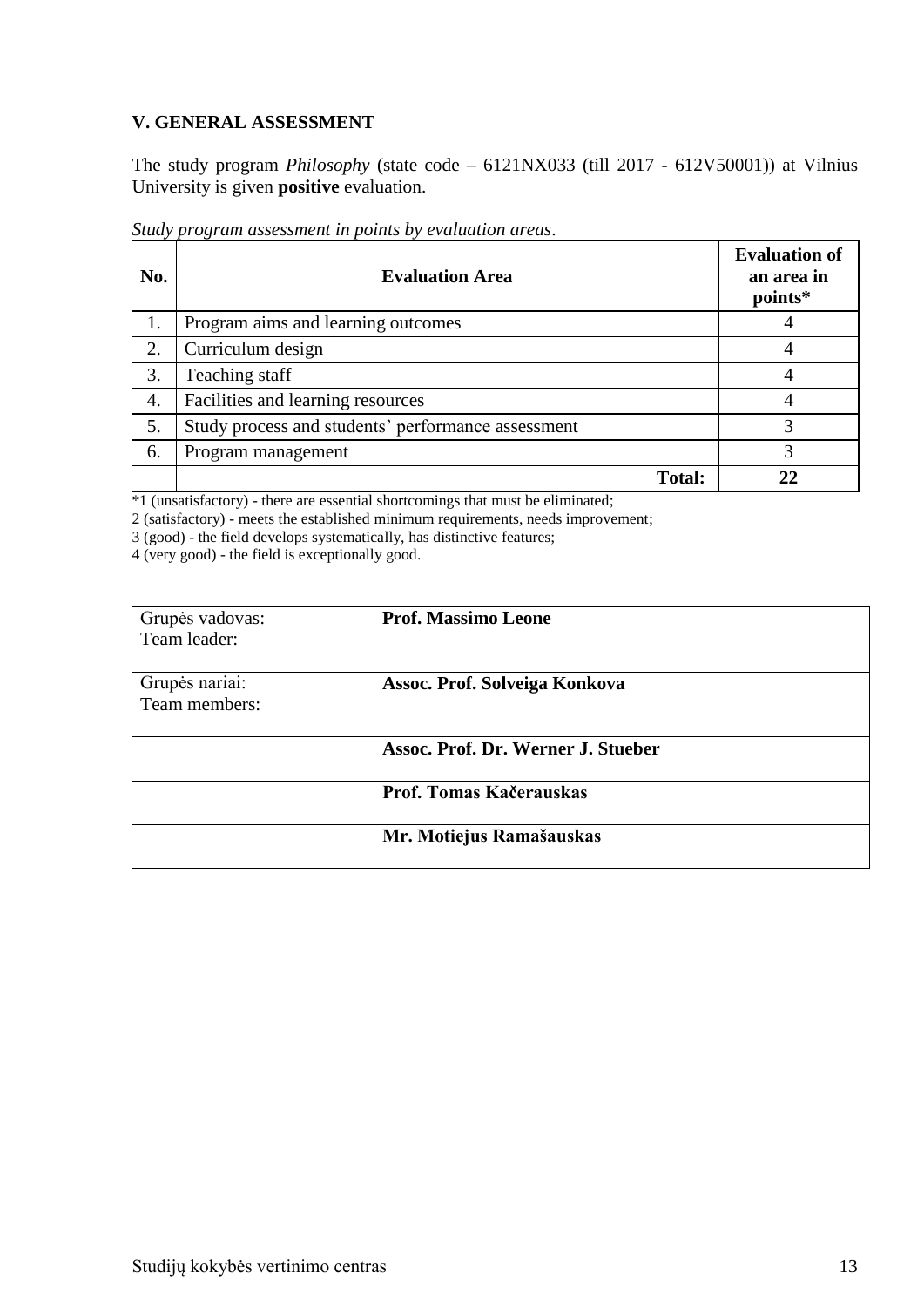### **VILNIAUS UNIVERSITETO PIRMOSIOS PAKOPOS STUDIJŲ PROGRAMOS**  *FILOSOFIJA* **(VALSTYBINIS KODAS - 6121NX033, 612V50001) 2017-12-19 EKSPERTINIO VERTINIMO IŠVADŲ NR. SV4-241 IŠRAŠAS**

<...>

#### **V. APIBENDRINAMASIS ĮVERTINIMAS**

Klaipėdos universiteto studijų programa *Filosofija* (valstybinis kodas - 6121NX033, 612V50001) vertinama **teigiamai**.

| Eil.<br>Nr. | <b>Vertinimo sritis</b>                          | <b>Srities</b><br>įvertinimas,<br>balais* |
|-------------|--------------------------------------------------|-------------------------------------------|
| 1.          | Programos tikslai ir numatomi studijų rezultatai | 4                                         |
| 2.          | Programos sandara                                | 4                                         |
| 3.          | Personalas                                       | 4                                         |
| 4.          | Materialieji ištekliai                           | 4                                         |
| 5.          | Studijų eiga ir jos vertinimas                   | 3                                         |
| 6.          | Programos vadyba                                 | 3                                         |
|             | Iš viso:                                         | 22                                        |

\* 1 - Nepatenkinamai (yra esminių trūkumų, kuriuos būtina pašalinti)

2 - Patenkinamai (tenkina minimalius reikalavimus, reikia tobulinti)

3 - Gerai (sistemiškai plėtojama sritis, turi savitų bruožų)

4 - Labai gerai (sritis yra išskirtinė)

<...>

#### **IV. SANTRAUKA**

Tarp teigiamų programos savybių ekspertai išskiria ypatingą materialinę bazę ir gebėjimą vadovautis tarptautiniais klasikinės filosofijos dėstymo standartais. Tai aukšto lygio, puikiai diferencijuota programa su patikima struktūra, apimančia pagrindines, gretutines ir bendrąsias filosofijos studijų kryptis. Kalbant apie kokybės užtikrinimą, universitete tinkamai vykdoma programos stebėsena, grįžtamasis ryšys ir derinimas, šiame procese dalyvauja ir pagrindiniai socialiniai dalininkai, kurie tuo yra patenkinti. Daugėja pirmakursių, o tai galimai stiprina ir filosofijos studijas.

Pokalbių metu taip pat išskirtos kelios tobulintinos sritys, kaip antai žemas tarptautinimo lygis ir tai, kad su absolventais turėtų būti konsultuojamasi sistemingiau, jie turėtų būti skatinami struktūriškiau prisidėti prie programos vykdymo. Problema laikoma ir vykstantys struktūriniai pokyčiai, susiję su katedrų, institutų, fakultetų ir kitų aukštųjų mokyklų sujungimu, kurie galimai demotyvuoja ir kelia nesaugumo jausmą.

 $\langle \cdot, \cdot \rangle$